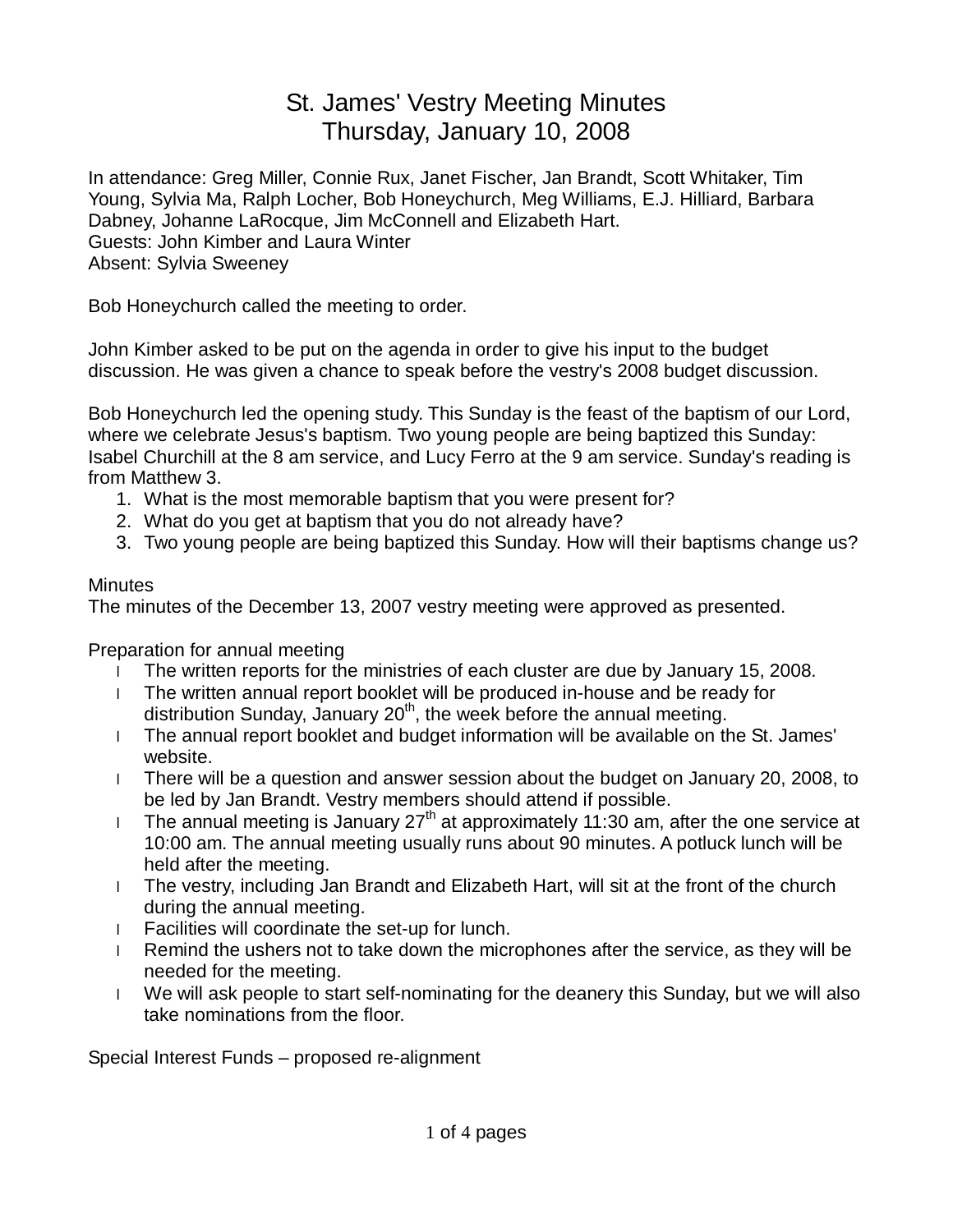- l The auditor felt the length of the Special Interest fund list was excessive we had up to 90 categories – and that the list needed to be simplified. We also needed to clean up and remove some of the categories that list groups/ministries, etc. that are no longer functioning. We can still go back and look up history.
- l Numbers will not be reused, as has been done in the past.
- l One change A. Cosby discretionary to Deacon's discretionary.
- l Motion was made to accept Jan Brandt's recommendation for the realignment of the Special Interest Funds as amended. Moved and seconded. Motion passed.

New Vestry Members

- l Ralph Locher, Barbara Dabney, E.J. Hilliard and Meg Williams are retiring and form the search committee.
- l The members of the search committee have been talking to people about serving on the vestry, but they need help from continuing vestry members to find others who would be good additions to the vestry.

## Cluster Reports

Communications and Evangelism – as submitted

- l Janet Fischer has been working on a new church directory, but Linda LeGere has not been able to locate the file. Jan Brandt stated that she has recently seen the file and will help to locate it.
- l Laura Winter noted the necessity of making sure information gets on the calendar. Events like the vestry meeting, Shrove Tuesday, etc. were not listed on the calendar.

Facilities and Parish Life – as submitted

Social Ministries and Congregational Care – as submitted

- l Scott Whitaker attended the millennium development goals meeting at the Diocese. The second meeting will be on February 2 at CDSP.
- l This year's Lenten devotional booklet, produced by Episcopal Relief and Development, will be an exploration of the millennium development goals

Worship and Christian Formation – as submitted

l Please do not use the Canterbury room as a storage room.

Letter from John Kimber

- l John Kimber apologized for an error in his letter the statement that the vestry had sold off the equity in Bob Honeychurch's and Sylvia Sweeney's house is incorrect.
- l John noted that in one of the communications from the vestry it was stated that reducing the Diocesan assessment is not an option. He suggested that everything is an option.
- l John's suggestions included:
	- l Reduce our Diocesan assessment to 10% of our budgeted income (\$27,890) for a savings of approximately \$20,000.
	- l Add \$5000 to the maintenance budget. We need a to purchase a dishwasher, repair the stove, repair cracks in the sidewalk, renovate the lawn, etc.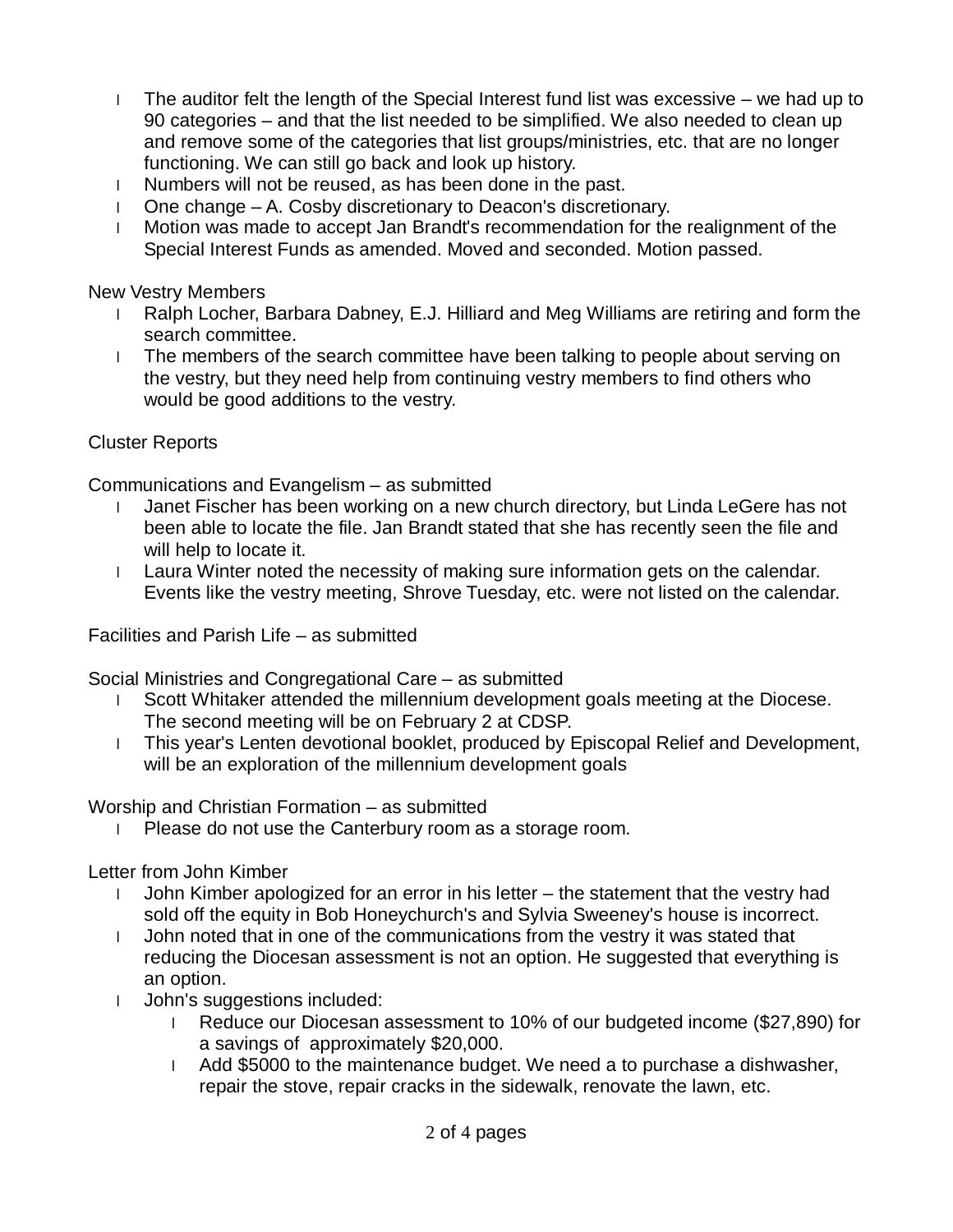- l Make sure the sexton has very strong and definite responsibilities. St. James' should be spotless.
- l Set aside \$1000 per year for a search committee.
- l Set aside \$2000 for a housing allowance.
- l John also stated that we need to take charge of our own finances and that a surplus is needed because the diocese will not take care of us.

Diocesan Assessment Discussion

- l The Diocesan convention sets the assessment. This has not changed for several years. The formula is 5% of approximately the first \$60,000 of income (which is the minimum salary for a right-out-of-seminary priest). Any income above that amount is assessed at 20%.
- l This year (2008) is calculated from income from 2006. This is because the parochial report that contains financial information is due at the end of March (information for 2007 is due March 2008).
- l The diocesan and national church websites have information on what the assessment is used for.
- l While we had a deficit budget last year, we ended up with a surplus, and all of our bills were paid, including our assessment.
- l Jan Brandt noted that we have \$44,000 in our account. We could raise the maintenance budget to \$5000, set aside \$1000 for a search committee, set aside \$2000 for a housing fund, and still pay our full diocesan assessment.
- l What would happen if we do not pay our full diocesan assessment?
	- l Historically in this deanery (6 churches) there is one church (St. Christopher's) that has not been able to pay its full assessment.
	- I If we do not pay, we have to go in for an assessment appeal, and ask for forgiveness.
	- l We would have to present extensive financial data as to why we cannot pay full assessment. Our desire to have a large surplus is not a justifiable reason to not pay the assessment.
	- I If the appeal is denied, we are denied seating at the convention.
	- I In addition, we would revert to mission status. Mission status means we cannot pay our bills on our own, and assessment is just one of those bills.
	- l If we become a mission church, the Diocese assigns a priest (vicar), who may or not be full time.
- l St. James' is finally able to start building up reserves for capital projects and improvements now that the mortgage is paid.
- l The vestry is not comfortable with not paying our diocesan assessment obligation.
- l The diocesan assessment is under review at the diocese re-evaluating how we do our assessment formula, with a look at decreasing it. The assessment is burdensome for many congregations.
- l This issue was discussed with the Bishop last year, and he did say that it was an issue for many parishes.
- l Decision: Maintain Diocesan Assessment

Other issues

1 \$2000 for a housing fund could "live" in the building fund